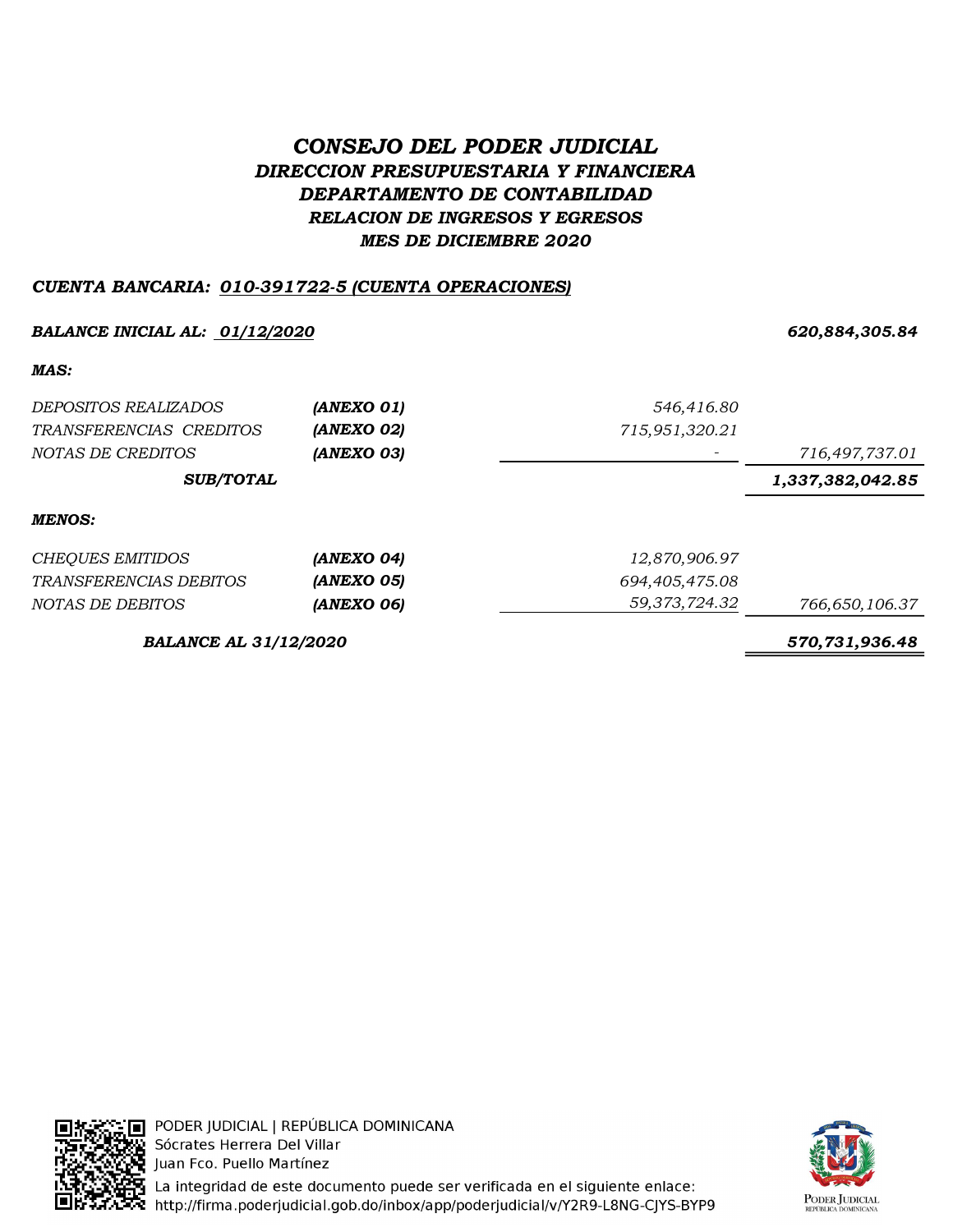# CONSEJO DEL PODER JUDICIAL DIRECCION PRESUPUESTARIA Y FINANCIERA DEPARTAMENTO DE CONTABILIDAD RELACION DE INGRESOS Y EGRESOS MES DE DICIEMBRE 2020

#### ANEXO 01

#### MES DE DICIEMBRE 2020 RELACION DE DEPOSITOS

| <i>FECHA</i>      | NUM.  | DESCRIPCION                                                         | <b>VALOR RD\$</b> |
|-------------------|-------|---------------------------------------------------------------------|-------------------|
| <i>03/12/2020</i> | 12642 | REEMBOLSO PAGO DE MAS EN VALE NO.443, D/F 20/11/2020, CPJ., REP. No | 10.00             |
| <i>07/12/2020</i> | 12643 | FOTOCOPIAS PJ. DE LAS CORTES DE APEL. D.N., MES DE NOV./2020        | 3,037.80          |
| <i>14/12/2020</i> | 12644 | DEVOL. CK. S/ DISP. DEL ART. 3 DEL REGL. NO.388-91                  | 1,000.00          |
| <i>14/12/2020</i> | 12645 | REPOSICION CARNET EXTRAVIADO, ALGUACIL ORDINARIO                    | 300.00            |
| 15/12/2020        | 12646 | REPOSICION CARNETS, FACT. NOS.16439-16440.                          | 400.00            |
| 16/12/2020        | 12647 | DESC.A ASPIRANTE A JUECES DE PAZ ESCUELA DE LA JUDICATURA           | 346,500.00        |
| 16/12/2020        | 12648 | DESC. SEGURO MEDICO A HIJOS MAYORES DE EDAD, MAX Y PLATINUM         | 40,196.00         |
| 17/12/2020        | 12649 | CONFECCION CARNET ALGUACIL ORDINARIO                                | 200.00            |
| <i>18/12/2020</i> | 12650 | DESC. A ASPIRANTES A JUECES DE PAZ                                  | 143,640.00        |
| 21/12/2020        | 12651 | REPOSICION CARNET FACT. NO.16444.                                   | 300.00            |
| 22/12/2020        | 12652 | DESC. SEGURO MEDICO A HIJOS MAYORES DE 21 AÑOS                      | 10,379.00         |
| <i>22/12/2020</i> | 12653 | REPOSICION CARNET FACT. NO.16446.                                   | 300.00            |
| <i>22/12/2020</i> | 12654 | DIF. CHEQUE NO. 88721, D/F 08/12/2020 DE CAJA CHICA DE PTO PLATA    | 154.00            |
|                   |       | TOTAL RD\$                                                          | 546,416.80        |

ANEXO 02

### RELACION DE TRANSFERENCIAS CREDITOS MES DE DICIEMBRE 2020

| <b>FECHA</b>      | NUM. | <b>DESCRIPCION</b>                                        | <b>VALOR RD\$</b> |
|-------------------|------|-----------------------------------------------------------|-------------------|
| <i>04/12/2020</i> | 1052 | CPJ PROGRAMA DE CONSOLIDACION DE LA JURISDICCION INMOBILI | 1,917,987.91      |
| <i>04/12/2020</i> | 1053 | CPJ PROGRAMA DE CONSOLIDACION DE LA JURISDICCION INMOBILI | 2,894,814.69      |
| <i>04/12/2020</i> | 1054 | CPJ PROGRAMA DE CONSOLIDACION DE LA JURISDICCION INMOBILI | 2,946,153.84      |
| <i>04/12/2020</i> | 1055 | CPJ PROGRAMA DE CONSOLIDACION DE LA JURISDICCION INMOBILI | 3,416,000.00      |
| <i>07/12/2020</i> | 1056 | CPJ PROGRAMA DE CONSOLIDACION DE LA JURISDICCION INMOBILI | 305,844.54        |
| <i>07/12/2020</i> | 1057 | CPJ PROGRAMA DE CONSOLIDACION DE LA JURISDICCION INMOBILI | 692,000.00        |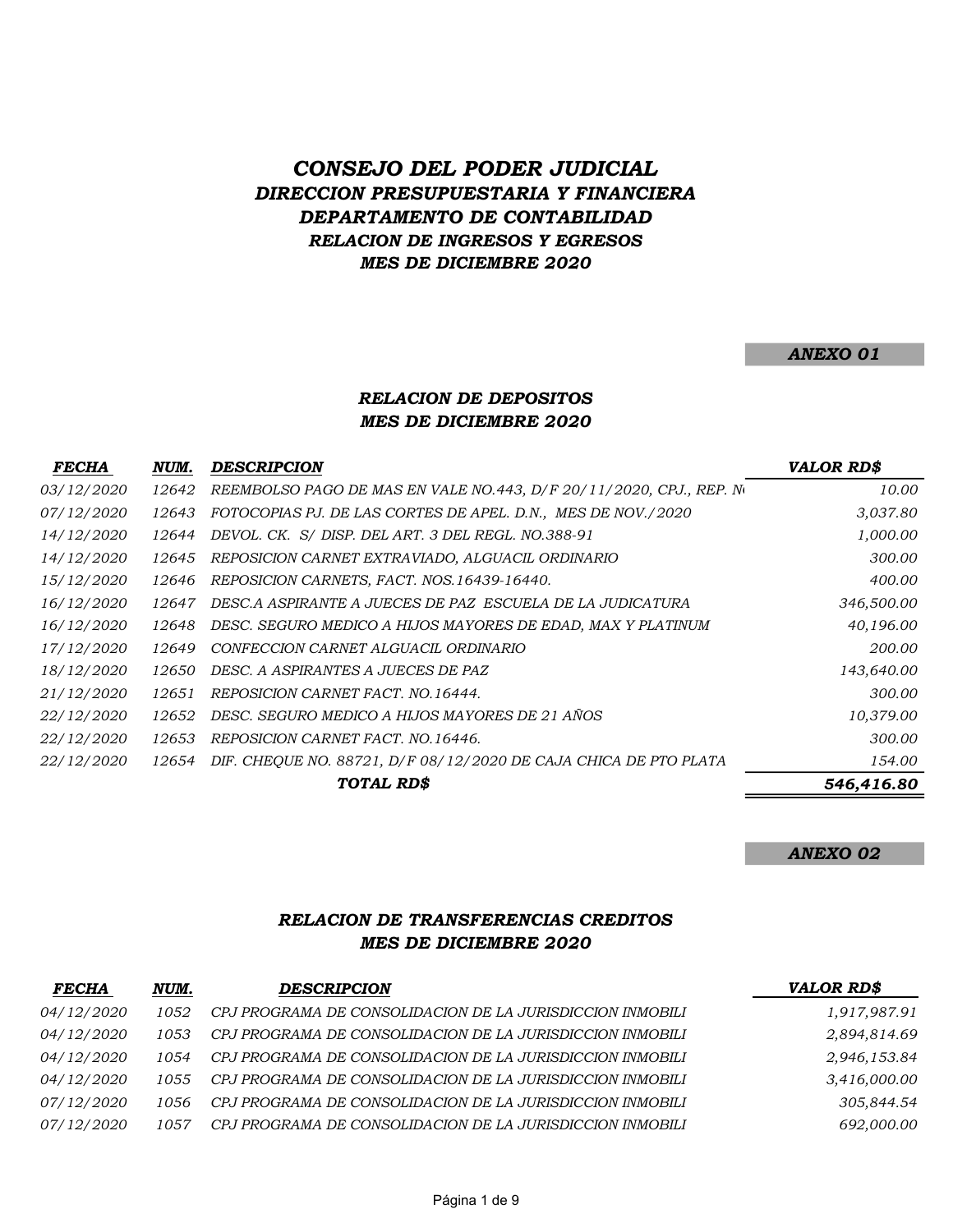|                   |      | TOTAL RD\$                                                    | 715,951,320.21 |
|-------------------|------|---------------------------------------------------------------|----------------|
| 30/12/2020        | 1075 | COMPANIA DOMINICANA DE TELEFONOS, S.A. CONTRATO 1000000001006 | 3,000.00       |
| <i>30/12/2020</i> | 1074 | CPJ PROGRAMA DE CONSOLIDACION DE LA JURISDICCION INMOBILI     | 5,386,462.03   |
| 28/12/2020        | 1073 | PROCURADURIA GENERAL DE LA REPUBLICA DOMINICANA               | 149,795.00     |
| 28/12/2020        | 1072 | PROCURADURIA GENERAL DE LA REPUBLICA DOMINICANA               | 50,000.00      |
| 18/12/2020        | 1071 | CONSEJO DEL PODER JUDICIAL                                    | 57,941.20      |
| 18/12/2020        | 1070 | CONSEJO DEL PODER JUDICIAL                                    | 5,250.00       |
| <i>18/12/2020</i> | 1069 | CONSEJO DEL PODER JUDICIAL                                    | 191,950.00     |
| 18/12/2020        | 1068 | CONSEJO DEL PODER JUDICIAL                                    | 4,469,875.32   |
| <i>18/12/2020</i> | 1067 | ESCUELA NACIONAL DE LA JUDICATURA                             | 18,606.00      |
| <i>14/12/2020</i> | 1066 | CONSEJO DEL PODER JUDICIAL                                    | 6,907,283.02   |
| 14/12/2020        | 1065 | LUIS GUSTAVO BRUGAL HERNANDEZ                                 | 3,804.00       |
| <i>11/12/2020</i> | 1064 | CONSEJO DEL PODER JUDICIAL                                    | 680,882,830.83 |
| 11/12/2020        | 1063 | CPJ PROGRAMA DE CONSOLIDACION DE LA JURISDICCION INMOBILI     | 836,033.34     |
| 11/12/2020        | 1062 | CPJ PROGRAMA DE CONSOLIDACION DE LA JURISDICCION INMOBILI     | 197,786.00     |
| <i>08/12/2020</i> | 1061 | CPJ PROGRAMA DE CONSOLIDACION DE LA JURISDICCION INMOBILI     | 1,332,701.66   |
| <i>08/12/2020</i> | 1060 | CPJ PROGRAMA DE CONSOLIDACION DE LA JURISDICCION INMOBILI     | 194,940.14     |
| <i>07/12/2020</i> | 1059 | CPJ PROGRAMA DE CONSOLIDACION DE LA JURISDICCION INMOBILI     | 184,608.39     |
| <i>07/12/2020</i> | 1058 | CPJ PROGRAMA DE CONSOLIDACION DE LA JURISDICCION INMOBILI     | 2,905,652.30   |

ANEXO 03

### RELACION NOTAS DE CREDITOS MES DE DICIEMBRE 2020

FECHA NUM. DESCRIPCION VALOR RD\$

TOTAL RD\$

# ANEXO 04

- 1990 - 1990 - 1990 - 1990 - 1991 - 1992<br>1992 - 1992 - 1992 - 1992 - 1992 - 1992 - 1992 - 1992 - 1992 - 1992 - 1992 - 1992 - 1992 - 1992 - 1992 - 1992

# RELACION DE CHEQUES EMITIDOS MES DE DICIEMBRE 2020

| <b>FECHA</b>      | NUM.  | <b>BENEFICIARIO</b>             | <b>VALOR RD\$</b> |
|-------------------|-------|---------------------------------|-------------------|
| <i>01/12/2020</i> | 88709 | ISAMAR ESPINOSA URBAEZ          | 23,154.32         |
| <i>01/12/2020</i> | 88710 | YSABEL C. BERNAVIDES SANCHEZ    | 5,517.00          |
| <i>03/12/2020</i> | 88711 | BREIDIS L. DE LA PAZ NIN        | 201,730.00        |
| <i>03/12/2020</i> | 88712 | BREIDIS L. DE LA PAZ NIN        | 500,000.00        |
| <i>04/12/2020</i> | 88713 | <i>WADELIN SANCHEZ GARCIA</i>   | 15,675.00         |
| <i>04/12/2020</i> | 88714 | CLARINET DE LOS SANTOS MENDEZ   | 13,600.00         |
| <i>04/12/2020</i> | 88715 | <b>GERSON SOLIS ENCARNACION</b> | 14.556.00         |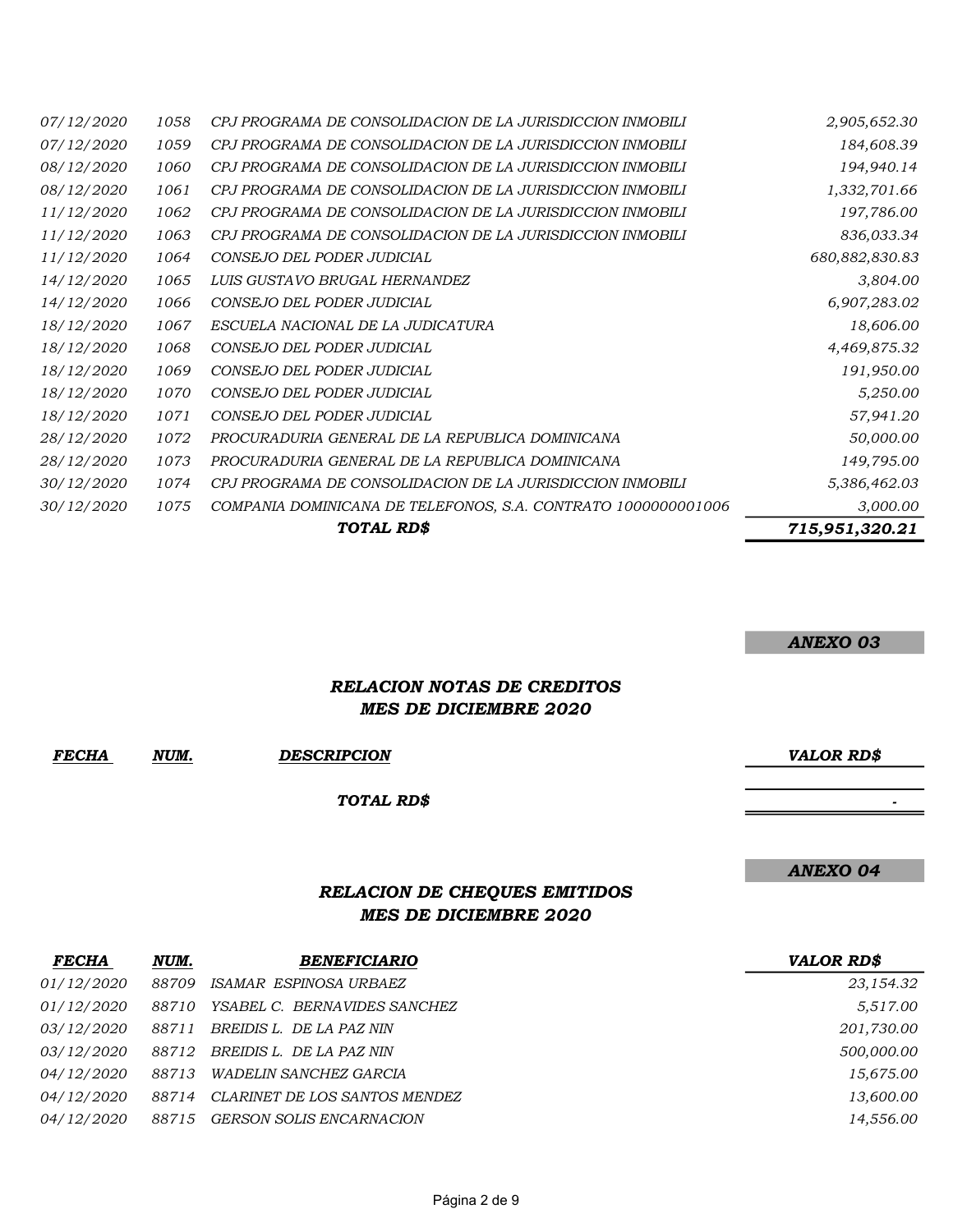| 04/12/2020        | 88716 | PAMELA A. VERAS                                              | 17,770.59  |
|-------------------|-------|--------------------------------------------------------------|------------|
| 04/12/2020        | 88717 | ISAMAR ESPINOSA URBAEZ                                       | 27,530.02  |
| <i>04/12/2020</i> | 88718 | RAMONA JACQUELINE BAUTISTA TEJEDA                            | 295,131.69 |
| 04/12/2020        | 88719 | BREIDIS L. DE LA PAZ NIN                                     | 220,164.00 |
| 08/12/2020        | 88720 | YAINA Y. SANCHEZ LANTIGUA                                    | 29,137.27  |
| 08/12/2020        | 88721 | YAINA Y. SANCHEZ LANTIGUA                                    | 17,662.38  |
| 08/12/2020        | 88722 | WADELIN SANCHEZ GARCIA                                       | 21,165.34  |
| 08/12/2020        | 88723 | WADELIN SANCHEZ GARCIA                                       | 11,540.39  |
| 08/12/2020        | 88724 | WADELIN SANCHEZ GARCIA                                       | 13,757.45  |
| 08/12/2020        | 88725 | BREIDIS L. DE LA PAZ NIN                                     | 246,720.00 |
| 09/12/2020        | 88726 | <b>WADELIN SANCHEZ GARCIA</b>                                | 11,440.01  |
| <i>10/12/2020</i> | 88727 | BREIDIS L. DE LA PAZ NIN                                     | 168,180.00 |
| 11/12/2020        | 88728 | BREIDIS L. DE LA PAZ NIN                                     | 185,650.00 |
| 11/12/2020        | 88729 | YISEIDY DEL C. CRUZ SILVESTRE                                | 20,707.99  |
| 11/12/2020        | 88730 | ANIKAURY E. SOLANO VILLANUEVA                                | 6,365.78   |
| 14/12/2020        | 88731 | <b>GERSON SOLIS ENCARNACION</b>                              | 27,745.40  |
| <i>15/12/2020</i> | 88732 | BREIDIS L. DE LA PAZ NIN                                     | 272,750.00 |
| 14/12/2020        | 88733 | CONSEJO DEL PODER JUDICIAL                                   | 346,500.00 |
| 17/12/2020        | 88734 | BREIDIS L. DE LA PAZ NIN                                     | 240,610.00 |
| 17/12/2020        | 88735 | MARYBEL MEJIA ESPINAL                                        | 17,309.80  |
| <i>17/12/2020</i> | 88736 | MARYBEL MEJIA ESPINAL                                        | 27,190.57  |
| <i>17/12/2020</i> | 88737 | LUISA M. BONILLA NUÑEZ                                       | 5,980.00   |
| 18/12/2020        | 88738 | RAMONA JACQUELINE BAUTISTA TEJEDA                            | 277,179.85 |
| <i>21/12/2020</i> | 88739 | LIGA DEP. ABORIGEN, INC. O RAFAEL FILIBERTO SAVIÑON PIMENTEL | 34,000.00  |
| <i>21/12/2020</i> | 88740 | CLUB DEPORTIVO, SOCIAL Y CULTURAL VILLA FRANCISCA INC.       | 5,000.00   |
| 21/12/2020        | 88741 | DONATILA HERNANDEZ DE MARTINEZ                               | 6,000.00   |
| <i>21/12/2020</i> | 88742 | JAVIER ERNESTO CALDERON HERNANDEZ                            | 35,399.70  |
| <i>21/12/2020</i> | 88743 | <b>JAVIER ERNESTO CALDERON HERNANDEZ</b>                     | 20,059.20  |
| 21/12/2020        | 88744 | CARLOS SILVERIO NUÑEZ                                        | 328,186.69 |
| 21/12/2020        | 88745 | JULIO DEL ROSARIO MEJIA                                      | 6,250.00   |
| 21/12/2020        | 88746 | RAMONA MILANDA DIAZ PEREZ                                    | 10,000.00  |
| <i>21/12/2020</i> | 88747 | MAYRA MINLLETY                                               | 9,000.00   |
| 21/12/2020        | 88748 | LEONIDAS GARABITOS R. DE SOTO                                | 7,000.00   |
| 21/12/2020        | 88749 | ANA FRANCISCA MONTAS DUVERGE DE GARCIA                       | 15,000.30  |
| 21/12/2020        | 88750 | FRANCISCO ALEIXIS RODRIGUEZ PEREZ                            | 8,010.00   |
| 21/12/2020        | 88751 | AYUNTAMIENTO MUNICIPAL DE SABANA IGLESIA                     | 6,000.00   |
| 21/12/2020        | 88752 | ANDREA BRUNILDA GUTIERREZ BELLO                              | 20,000.00  |
| <i>21/12/2020</i> | 88753 | ELBA ROSA CABRERA                                            | 3,000.00   |
| <i>21/12/2020</i> | 88754 | ROSA MIRTEA TRIGO GONZALEZ                                   | 5,490.00   |
| 21/12/2020        | 88755 | LUIS PIÑA LEBRON                                             | 6,300.00   |
| <i>21/12/2020</i> | 88756 | MAYRA HIDELFONZA UREÑA SANCHEZ                               | 6,300.00   |
| 21/12/2020        | 88757 | KELVIZ JOSE PARRA                                            | 40,500.00  |
| <i>21/12/2020</i> | 88758 | ASOCIACION DOM. PARA EL DESARROLLO DE LA MUJER               | 33,000.00  |
| <i>21/12/2020</i> | 88759 | MANUEL ENRIQUE MARTINEZ ACEVEDO                              | 15,000.00  |
| 21/12/2020        | 88760 | PAULINO AMILCAR REYES ROSARIO                                | 14,787.00  |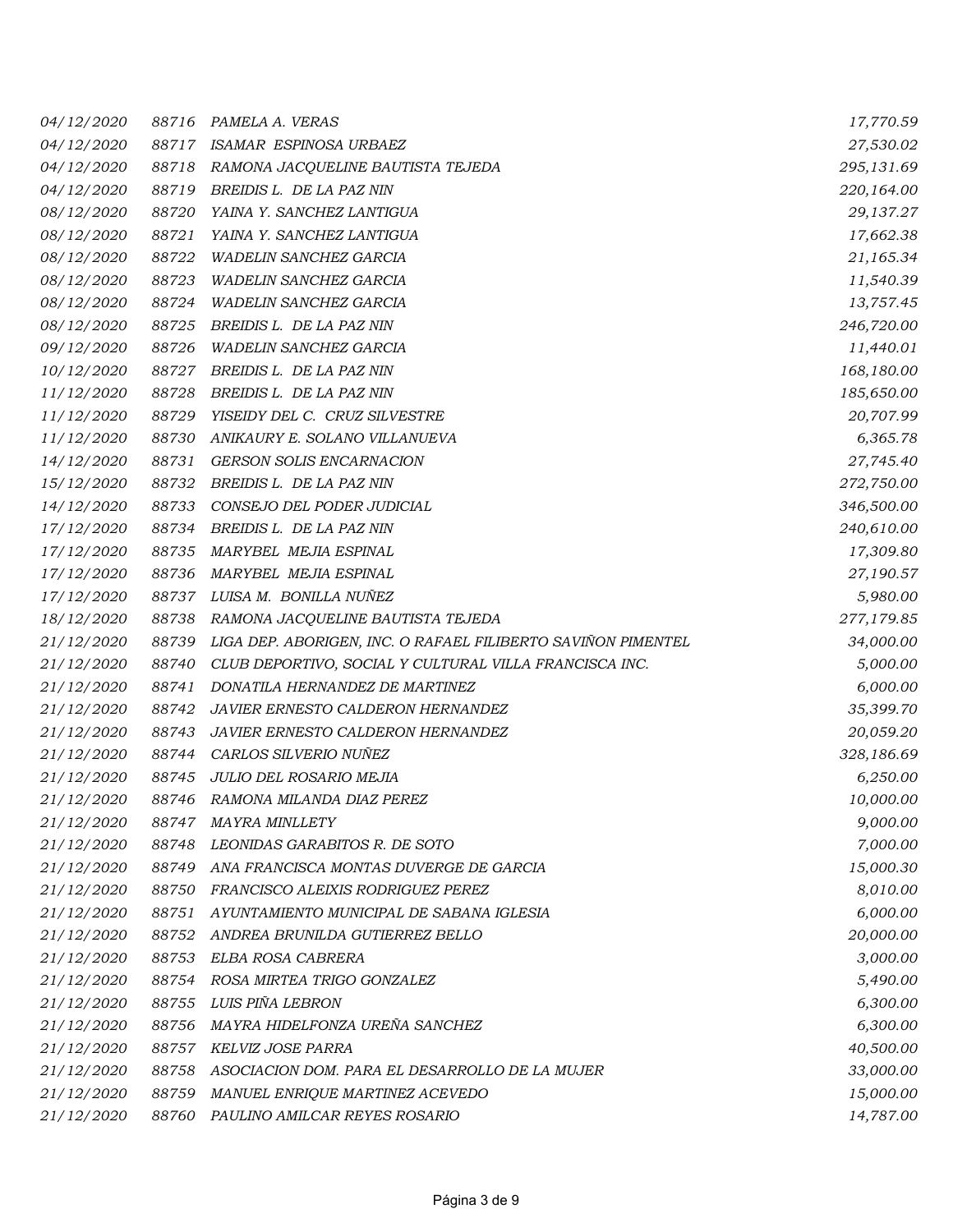|                   | TOTAL RD\$ |                                       | 12,870,906.97 |
|-------------------|------------|---------------------------------------|---------------|
| 30/12/2020        | 88793      | COLECTOR DE IMPUESTOS INTERNOS        | 6,493,049.09  |
| 30/12/2020        | 88792      | COLEGIO DOM INGS ARQS AGRIMENS        | 298.88        |
| 30/12/2020        | 88791      | COLECTOR DE IMPUESTOS INTERNOS        | 2,988.83      |
| 30/12/2020        | 88790      | <b>COLECTOR DE IMPUESTOS INTERNOS</b> | 1,547,779.46  |
| 29/12/2020        | 88789      | PAMELA A. VERAS SOSA                  | 55,175.72     |
| <i>29/12/2020</i> | 88788      | CLARINET DE LOS SANTOS MENDEZ         | 15,069.67     |
| <i>29/12/2020</i> | 88787      | JAZMIN O. VERAS SABES                 | 23,069.19     |
| 29/12/2020        | 88786      | BREIDIS L. DE LA PAZ NIN              | 233,530.00    |
| <i>29/12/2020</i> | 88785      | BREIDIS L. DE LA PAZ NIN              | 287,855.00    |
| 28/12/2020        | 88784      | <b>JAZMIN O. VERAS SABES</b>          | 28,523.89     |
| 21/12/2020        | 88783      | <b>CARLOS AMIRO FINKE</b>             | 8,000.00      |
| 21/12/2020        | 88782      | CLARA JOSEFINA BUTTEN VARONA          | 5,400.00      |
| 21/12/2020        | 88781      | ANATOLIA TORIBIO ACOSTA DE CABREJA    | 5,400.00      |
| 21/12/2020        | 88780      | OLIMPIA DEL ROSARIO PENA PENA         | 7,000.00      |
| 21/12/2020        | 88779      | <b>JOSE ANTONIO HOLGUIN COLON</b>     | 4,500.00      |
| 21/12/2020        | 88778      | BIENVENIDO EVELINO NORMAN CORADIN     | 6,000.00      |
| 21/12/2020        | 88777      | <i>MARGARITA ROSARIO HERNANDEZ</i>    | 5,548.50      |
| 21/12/2020        | 88776      | TOMAS VICENTE DIAZ CACERES            | 9,000.00      |
| <i>21/12/2020</i> | 88775      | TOMAS VICENTE DIAZ CACERES            | 50,000.00     |
| <i>21/12/2020</i> | 88774      | MIGUEL ANGEL REYES PICHARDO           | 54,000.00     |
| 21/12/2020        | 88773      | EDWARD LEONIDAS PEREZ FERNANDEZ       | 7,920.00      |
| 21/12/2020        | 88772      | JULIO ANIBAL CARVAJAL MEDINA          | 10,000.00     |
| 21/12/2020        | 88771      | MILADYS MATEO FLORIAN                 | 600.00        |
| <i>21/12/2020</i> | 88770      | LEDA MARIA FELIZ                      | 3,600.00      |
| 21/12/2020        | 88769      | ROSA BAEZ DE FERRERAS                 | 4,000.00      |
| 21/12/2020        | 88768      | MARIA FRANCISCA ALCANTARA             | 1,000.00      |
| 21/12/2020        | 88767      | <b>JULIAN RODRIGUEZ MATEO</b>         | 4,000.00      |
| 21/12/2020        | 88766      | <b>JUANA REYES</b>                    | 4,000.00      |
| <i>21/12/2020</i> | 88765      | TERESA ONDINA HERNANDEZ MARTINEZ      | 8,100.00      |
| 21/12/2020        | 88764      | VENTURA PEGUERO MARIA                 | 6,795.00      |
| 21/12/2020        | 88763      | NELSON ANTONIO JEREZ PAULINO          | 20,000.00     |
| 21/12/2020        | 88762      | <b>MARCOS CASSO</b>                   | 30,000.00     |
| 21/12/2020        | 88761      | LUCILA EDILIA ALCANTARA GRULLON       | 12,000.00     |

# ANEXO 05

## RELACION DE TRANSFERENCIAS DEBITOS MES DE DICIEMBRE 2020

| <b>FECHA</b>      | NUM. | <b>DESCRIPCION</b>                                                     | <i>VALOR RD\$</i> |
|-------------------|------|------------------------------------------------------------------------|-------------------|
| <i>01/12/2020</i> | 4646 | PAGO FACT. NO. FT-0015339 POR SERVICIO DE LIMPIEZA, CORRESPONDIENT     | 516,480.00        |
| <i>01/12/2020</i> | 4647 | PAGO 20% AVANCE POR ADECUACION AREA DE RECEPCIÓN DE DOCUMENT(          | 383.094.81        |
| <i>01/12/2020</i> | 4648 | PAGO FACTS. NOS. 30806, 30807, 30808, 30809, 30910, 30892, 30893, 3089 | 58.869.97         |
|                   |      |                                                                        |                   |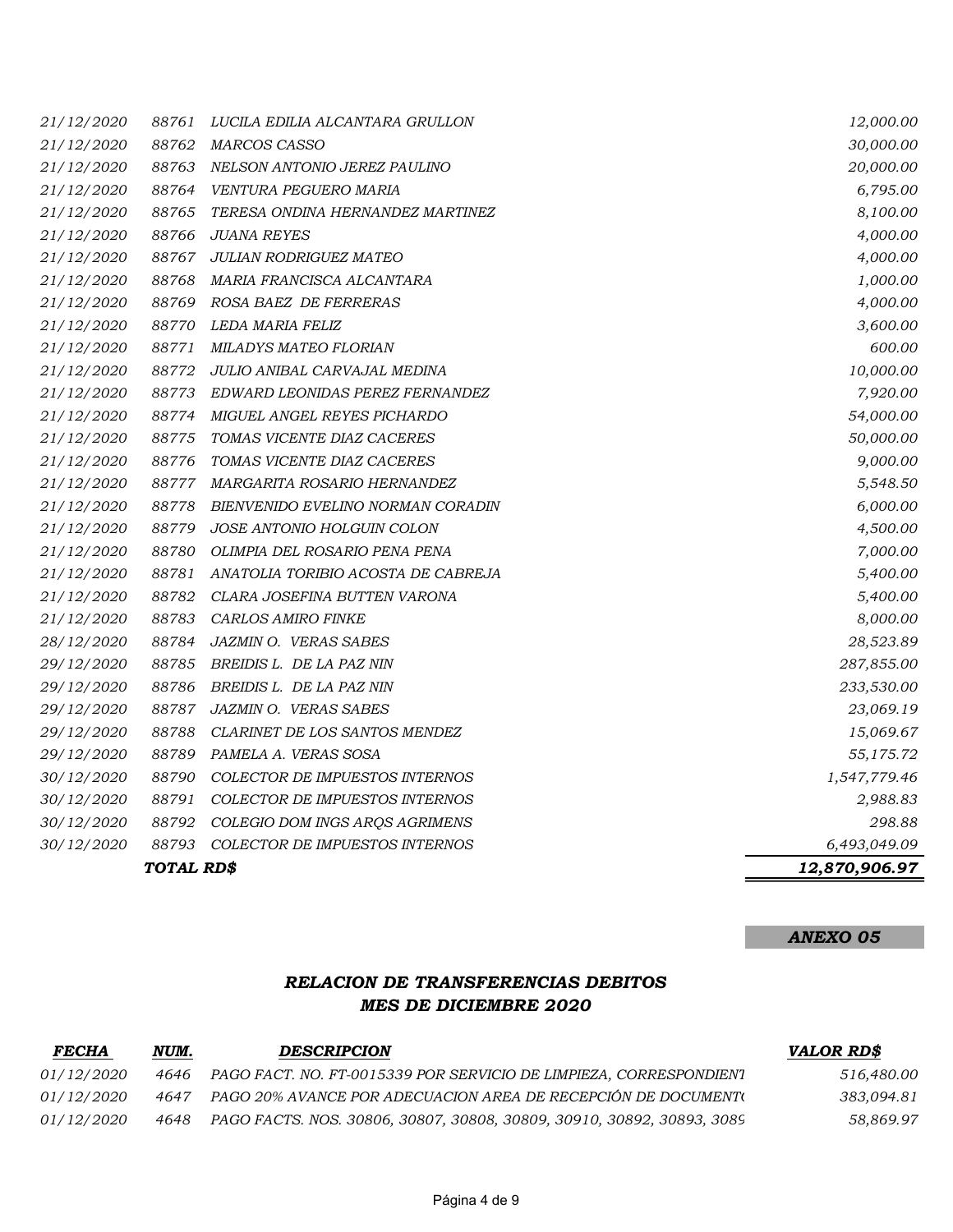| 01/12/2020        | 4649 | PAGO FACT. NO. 00000031 POR SEGURO DENTAL CORRESPONDIENTE AL PE       | 950,000.00   |
|-------------------|------|-----------------------------------------------------------------------|--------------|
| 01/12/2020        | 4650 | PAGO FACT. NO. B1500000007 POR MANTENIMIENTO DE TUBERIAS DE CHIL.     | 73,742.32    |
| 01/12/2020        | 4651 | PAGO FACT. NO. SDQ-FT-00006439 POR (4) GOMAS 265/65R 17.              | 22,600.00    |
| 01/12/2020        | 4652 | PAGO FACTS. NOS. 2-2215, 2-2216 Y 2-2217 POR SERVICIOS REALIZADOS.    | 70,047.60    |
| 01/12/2020        | 4653 | PAGO POR SUMINISTRO DE BOTELLONES DE AGUA DE 5 GALONES C/U, COR       | 62,656.30    |
| 01/12/2020        | 4654 | PAGO FACT. NO. 8764 POR RENTA DE (23) FOTOCOPIADORAS, CORRESPOND.     | 313,051.44   |
| 01/12/2020        | 4655 | PAGO FACT. NO. 1010815 POR (1) TANQUE DE GAS FREON DE 22 LIBS.        | 19,323.00    |
| 01/12/2020        | 4656 | PAGO FACT. NO. FACO00001229 POR SERVICIOS DE DISENO GRAFICO Y CON     | 91,460.00    |
| 01/12/2020        | 4657 | PAGO FACT. NO. 0066 POR HONORARIOS PROFESIONALES, EN CALIDAD DE 1     | 225,000.00   |
| 01/12/2020        | 4658 | PAGO FACT. NO. 01-02318089 POR RECOGIDA DE BASURA, CORRESPONDIEI      | 7,500.00     |
| 02/12/2020        | 4659 | TRANSF. DE FONDO DE LA CTA. OPER. A LA CTA. SUELDOS PARA CUBRIR CC    | 1,029,700.75 |
| 04/12/2020        | 4660 | PAGO FACTS. NOS. 161043, 161044, 161045, 161046, 161047, 161048, 1610 | 24,281.25    |
| 04/12/2020        | 4661 | PAGO FACT. NO. B1500001123 POR SUMINISTRO DE COMBUSTIBLES, CORRI      | 46,829.30    |
| 04/12/2020        | 4662 | SEGUNDO PAGO 40% POR ESTUDIO DE PERCEPCION DE LOS JUECES Y JUEZ       | 190,236.80   |
| 04/12/2020        | 4663 | PAGO FACTS. NOS. 00004562, 004563, 00004564 Y 00004565 POR RENTA L    | 239,581.12   |
| 04/12/2020        | 4664 | PAGO FACT. NO. 2271 POR (9) BULTOS DELL.                              | 15,936.39    |
| 04/12/2020        | 4665 | PAGO FACT. NO. 22 POR SERVICIOS DE TRANSPORTE, CORRESPONDIENTES.      | 5,700.00     |
| 04/12/2020        | 4666 | PAGO FACTS. NOS. 48, 49, 50 Y 51 POR ALMUERZOS CORRESPONDIENTES A     | 99,778.93    |
| 04/12/2020        | 4667 | PAGO FACT. NO. 155 POR SERVICIOS DE TRANSPORTE IDA Y VUELTA DEL 01    | 167,200.00   |
| 04/12/2020        | 4668 | PAGO FACT. NO. 3428 POR MATERIALES ELECTRICOS.                        | 50,551.18    |
| 04/12/2020        | 4669 | PAGO FACT. NO. 759078 POR SEGURO DENTAL, CORRESPONDIENTE AL MES       | 43,700.00    |
| 04/12/2020        | 4670 | PAGO FACT. NO. 4865 POR MANTENIMIENTO DE PLANTAS ELECTRICAS, COR.     | 129,787.48   |
| 04/12/2020        | 4671 | PAGO FACT. NO. 000025 POR POR ALQUILER LOCAL QUE ALOJA EL CENTRC      | 18,645.00    |
| 04/12/2020        | 4672 | PAGO POR SUMINISTRO DE BOTELLONES DE AGUA DE 5 GALONES C/U, COR       | 102,170.60   |
| 04/12/2020        | 4673 | PAGO FACT. NO. 8796 POR POR RENTA DE (23) FOTOCOPIADORAS, CORRESF     | 292,863.53   |
| 04/12/2020        | 4674 | PAGO FACT. NO. 00344 POR SUMINISTRO DE (99) BOTELLONES DE AGUA CO.    | 3,762.00     |
| <i>04/12/2020</i> | 4675 | PAGO 80% FINAL FACT. NO. 11715 POR (1) PLATAFORMA DE GESTION DE CO.   | 45,200.00    |
| 04/12/2020        | 4676 | PAGO FACTS. NOS. 099, 100, 101, 102 POR HONORARIOS PROFESIONALES (4   | 72,000.00    |
| 04/12/2020        | 4677 | PAGO FACT. NO. 12/2020 POR HONORARIOS PROFESIONALES COMPARACIO        | 54,000.00    |
| 04/12/2020        | 4678 | PAGO RECOGIDA DE BASURA EN DISTINTAS DEPENDENCIAS DEL DISTRITO N      | 40,702.00    |
| 04/12/2020        | 4679 | PAGO FACT. NO. 511 POR LICENCIAMIENTO DE SOFTWARE MICROSOFT OFFI      | 4,553,457.47 |
| 04/12/2020        | 4680 | PAGO FACT. NO. 511 POR LICENCIAMIENTO DE SOFTWARE MICROSOFT OFFI      | 4,553,457.47 |
| 04/12/2020        | 4681 | PAGO FACT. NO. 5737 POR RESERVA DE (6) HABITACIONES, LOS DIAS 26 Y 2  | 27,822.60    |
| 07/12/2020        | 4682 | PAGO FACTS. NOS. 402 Y 407 POR MANTENIMIENTO DE LOCALES NOS. 7 Y 1    | 23,959.98    |
| 07/12/2020        | 4683 | SERVICIO DE PSIQUIATRÍA OFRECIDOS A LOS SERVIDORES JUDICIALES A TR    | 43,200.00    |
| 07/12/2020        | 4684 | SERVICIO DE PSIQUIATRÍA OFRECIDOS A LOS SERVIDORES JUDICIALES A TR    | 43,200.00    |
| 07/12/2020        | 4685 | SERVICIO DE PSIQUIATRÍA OFRECIDOS A LOS SERVIDORES JUDICIALES A TR    | 91,889.10    |
| 07/12/2020        | 4686 | PAGO FACT. NO. 045 POR HONORARIOS PROFESIONALES LEGALIZACION (12,     | 8,640.00     |
| 07/12/2020        | 4687 | PAGO FACT. NO. 386243 POR PUBLICACION EN EL PERIODICO EL NUEVO DIA    | 29,154.00    |
| 07/12/2020        | 4688 | PAGO FACT. NO. 09 POR HONORARIOS PROFESIONALES POR CONSULTORIA.       | 198,000.00   |
| 07/12/2020        | 4689 | PAGO FACT. NO. 16275 POR (32) GALONES DE THINNER TROPICAL.            | 9,720.17     |
| 07/12/2020        | 4690 | PAGO FACT. NO. 21 POR SERVICIOS DE TRANSPORTE, CORRESPONDIENTES.      | 13,110.00    |
| 07/12/2020        | 4691 | PAGO FACTS. NOS. 082, 090, 091 Y 092 POR SERVICIOS DE DESAYUNOS Y AI  | 203,490.40   |
| 07/12/2020        | 4692 | PAGO FACT. NO. 19407150 POR SUMINISTRO DE AGUA POTABLE CORRESPO.      | 127,261.72   |
| 07/12/2020        | 4693 | PAGO 40% FINAL FACT. NO. FT-2651 POR MOBILIARIO DE OFICINA. (NOTA DE  | 53,597.55    |
|                   |      |                                                                       |              |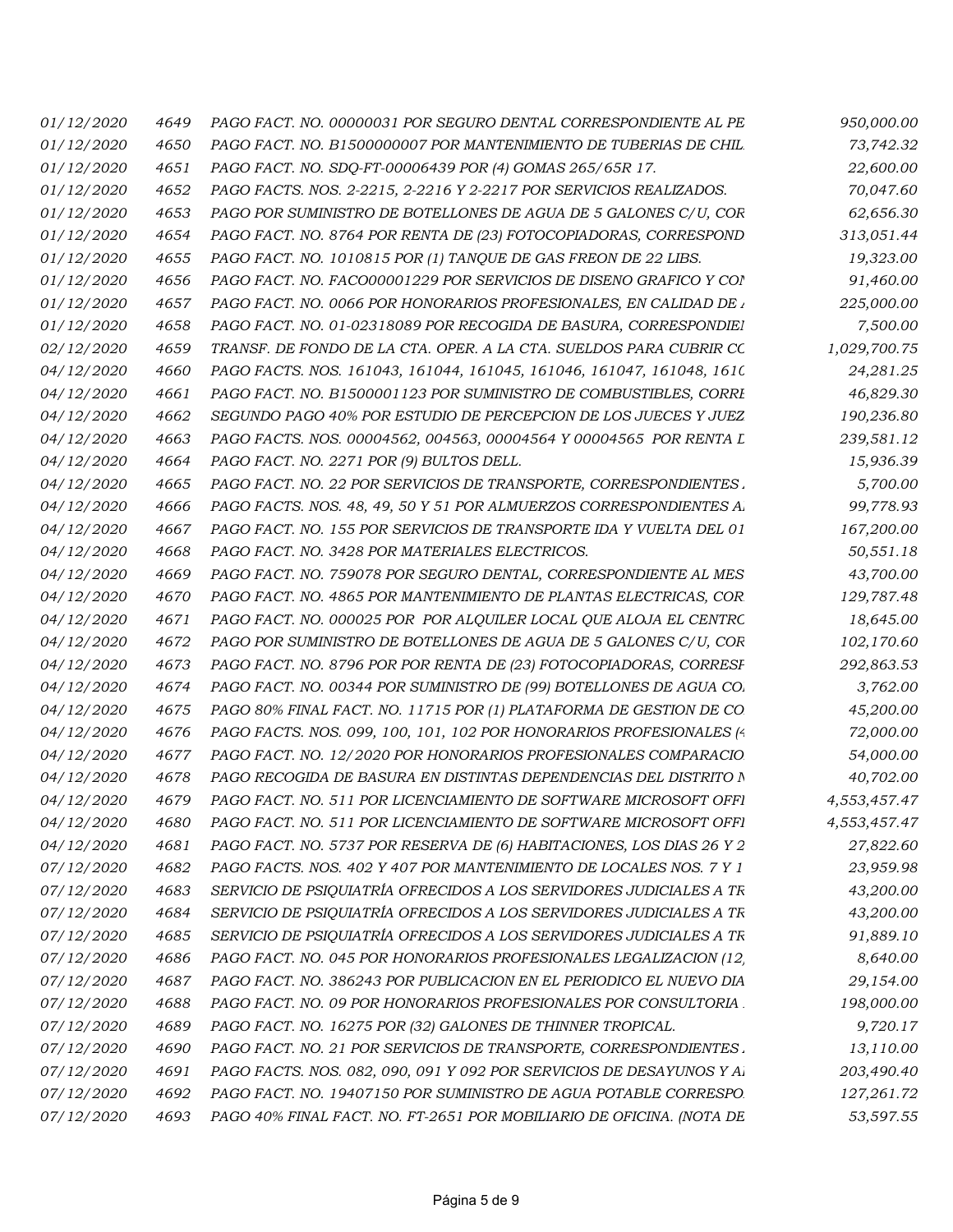| 07/12/2020        | 4694 | PAGO FACTS. NOS. 000053, 000054, 00055 Y 00056 POR MANTENIMIENTO Y     | 25,762.71     |
|-------------------|------|------------------------------------------------------------------------|---------------|
| <i>07/12/2020</i> | 4695 | PAGO FACT. NO. 013253 POR MATERIALES ELECTRICOS.                       | 122,192.55    |
| 07/12/2020        | 4696 | PAGO FACTS. NOS. 017 Y 018 POR HONORARIOS PROFESIONALES LICITACIO      | 27,000.00     |
| <i>07/12/2020</i> | 4697 | PAGO FACT. NO. FT-0015463 POR SERVICIO DE CONSERJERIA EXTRAORDINI      | 31,473.00     |
| 07/12/2020        | 4698 | PAGO FACT. NO. B1500000005 POR SUMINISTRO DE (36) PIEZAS DE MARMOI     | 154,209.74    |
| 07/12/2020        | 4699 | PAGO FACT. NO. FTG-274 POR (1) COMPRESOR DE 7.5 TONELADAS Y MATERI     | 131,218.86    |
| <i>07/12/2020</i> | 4700 | PAGO FACT. NO. B1500001029 POR SUMINISTRO DE ACEITE, CORRESPONDI       | 248.98        |
| 07/12/2020        | 4701 | PAGO FACT. NO. 152 POR ALQUILER DE FURGONES MOVILES INSTALADOS E       | 40,680.00     |
| <i>07/12/2020</i> | 4702 | PAGO FACT. NO. 500162583 POR ALQUILER LOCAL QUE ALOJA EL TRIBUNAI      | 103,075.00    |
| <i>07/12/2020</i> | 4703 | PAGO FACT. NO. 052 POR HONORARIOS PROFESIONALES POR LEVANTAMIEN        | 13,500.00     |
| 07/12/2020        | 4704 | PAGO FACT. NO. 779 POR (50) TANQUES DE REFRIGERACION.                  | 309,313.56    |
| 08/12/2020        | 4705 | PAGO FACTS. NOS. 2-2218, 2-2219, 2-2220, 2-2221 Y 2-2222 POR SERVICIOS | 90,922.00     |
| 09/12/2020        | 4706 | PAGO FACTS. NOS. CC202011245800212300, CC202011245800214618, CC2       | 1,100,277.80  |
| 10/12/2020        | 4707 | PAGO FACT. NO. 304 POR (80) GALONES DE PINTURA.                        | 102,536.20    |
| <i>10/12/2020</i> | 4708 | PAGO FACTS. NOS. 30897, 30898, 30899, 30900, 30901 Y 30184 POR SERVIC  | 25,486.61     |
| <i>10/12/2020</i> | 4709 | PAGO 20% AVANCE POR SOFTWARE GESTION DE SERVICIOS TECNOLOGICOS         | 683,898.31    |
| <i>10/12/2020</i> | 4710 | PAGO FACT. NO. 73496 POR (1) REGULADOR NITROGENO.                      | 16,088.13     |
| <i>10/12/2020</i> | 4711 | PAGO 40% AVANCE POR ((7) MESAS Y (94) SILLAS) TRANSPORTE E INSTALAC    | 426,107.70    |
| <i>10/12/2020</i> | 4712 | PAGO FACT. NO. 4794 POR (4,500) CAJAS DE MASCARILLAS.                  | 1,859,625.00  |
| <i>10/12/2020</i> | 4713 | PAGO FACT. NO. 28980 POR MATERIALES FERRETEROS.                        | 3,212.11      |
| 10/12/2020        | 4714 | PAGO FACT. NO. 3904 POR (300) PIES DE SOGA NYLON.                      | 1,678.05      |
| <i>10/12/2020</i> | 4715 | PAGO FACT. NO. FB02000044167 POR (1) CORONA DE ROSAS BLANCAS CON       | 7,695.00      |
| <i>11/12/2020</i> | 4716 | PAGO FACT. NO. 00357 POR SUMINISTRO DE (115) BOTELLONES DE AGUA CO     | 4,370.00      |
| <i>11/12/2020</i> | 4717 | PAGO FACTS. NOS. 155978, 156229, 157992, 157996, 157997, 157998, 1580  | 26,787.32     |
| <i>11/12/2020</i> | 4718 | PAGO SERVICIO DE AGUA Y ALCANTARILLADO EN DISTINTAS DEPENDENCIA.       | 18,267.00     |
| <i>11/12/2020</i> | 4719 | PAGO FACT. NO. 500000232 POR (175) TERMOMETROS A DISTANCIA.            | 318,773.00    |
| 11/12/2020        | 4720 | PAGO (5/6) FACTS. NOS. 002099635, 002130772, 002114421, 002115270, 00  | 2,372,471.88  |
| <i>11/12/2020</i> | 4721 | PAGO FACT. NO. 1757183 POR SEGUROS DE SALUD CORRESPONDIENTES AL        | 1,368,336.30  |
| <i>14/12/2020</i> | 4722 | PAGO FACT. NO. 0149 POR (3) ACONDICIONADORES DE AIRE Y EQUIPOS.        | 228,747.90    |
| 14/12/2020        | 4723 | PAGO FACT. NO. 713127 POR (1) LAMINADO 3M, (1) INSTALACION DE LAMINA   | 19,878.64     |
| 14/12/2020        | 4724 | PAGO FACT. NO. 045 POR HONORARIOS PROFESIONALES LEGALIZACION (01       | 900.00        |
| 14/12/2020        | 4725 | PAGO FACT. NO. 50290 POR (1,500) GALONES DE ALCOHOL ISOPROPILICO.      | 819,375.00    |
| 14/12/2020        | 4726 | PAGO FACT. NO. 122 POR SERVICIOS DE MANTENIMIENTO Y LIMPIEZA EN EL     | 98,845.91     |
| 14/12/2020        | 4727 | PAGO FACTS. NOS. 231, 232, 233 Y 234 POR SERVICIO DE MANTENIMIENTO,    | 459,618.89    |
| 14/12/2020        | 4728 | PAGO FACT. NO. 4803 POR (360) DISPENSADORES GEL 1000ML.                | 378,324.00    |
| 14/12/2020        | 4729 | PAGO FACT. NO. 00000032 POR SEGURO DENTAL CORRESPONDIENTE AL PE        | 950,000.00    |
| 14/12/2020        | 4730 | PAGO FACTS. NOS. 82816, 83100, 83102, 82838, 82852, 82853 Y 83041 POR  | 7,299,962.46  |
| 14/12/2020        | 4731 | PAGO FACT. NO. 1757190 POR SEGUROS DE SALUD CORRESPONDIENTES AL        | 46,022,017.07 |
| 14/12/2020        | 4732 | PAGO LABOR A PERSONAL CIERTO TIEMPO ASPIRANTE A JUECES, CORRESI        | 1,366,634.64  |
| 15/12/2020        | 4733 | PAGO FACT. NO. 121 POR SERVICIOS DE MANTENIMIENTO Y LIMPIEZA EN DI     | 481,927.65    |
| 15/12/2020        | 4734 | PAGO FACT. NO. 020 POR HONORARIOS PROFESIONALES LICITACIONES NOS       | 27,000.00     |
| 15/12/2020        | 4735 | PAGO FACTS. NOS. 2-2246 Y 2-2247 POR SERVICIOS REALIZADOS.             | 108,138.00    |
| 15/12/2020        | 4736 | PAGO FACT. NO. 086 POR HONORARIOS PROFESIONALES EN SU CALIDAD DE       | 180,000.00    |
| 15/12/2020        | 4737 | PAGO FACTS. NOS. 9103305, 91033916, 91034664 Y 91035458 POR SERVICI    | 36,196.03     |
| 15/12/2020        | 4738 | PAGO FACT. NO. 8894 POR POR RENTA DE (22) FOTOCOPIADORAS, CORRESF      | 302,076.24    |
|                   |      |                                                                        |               |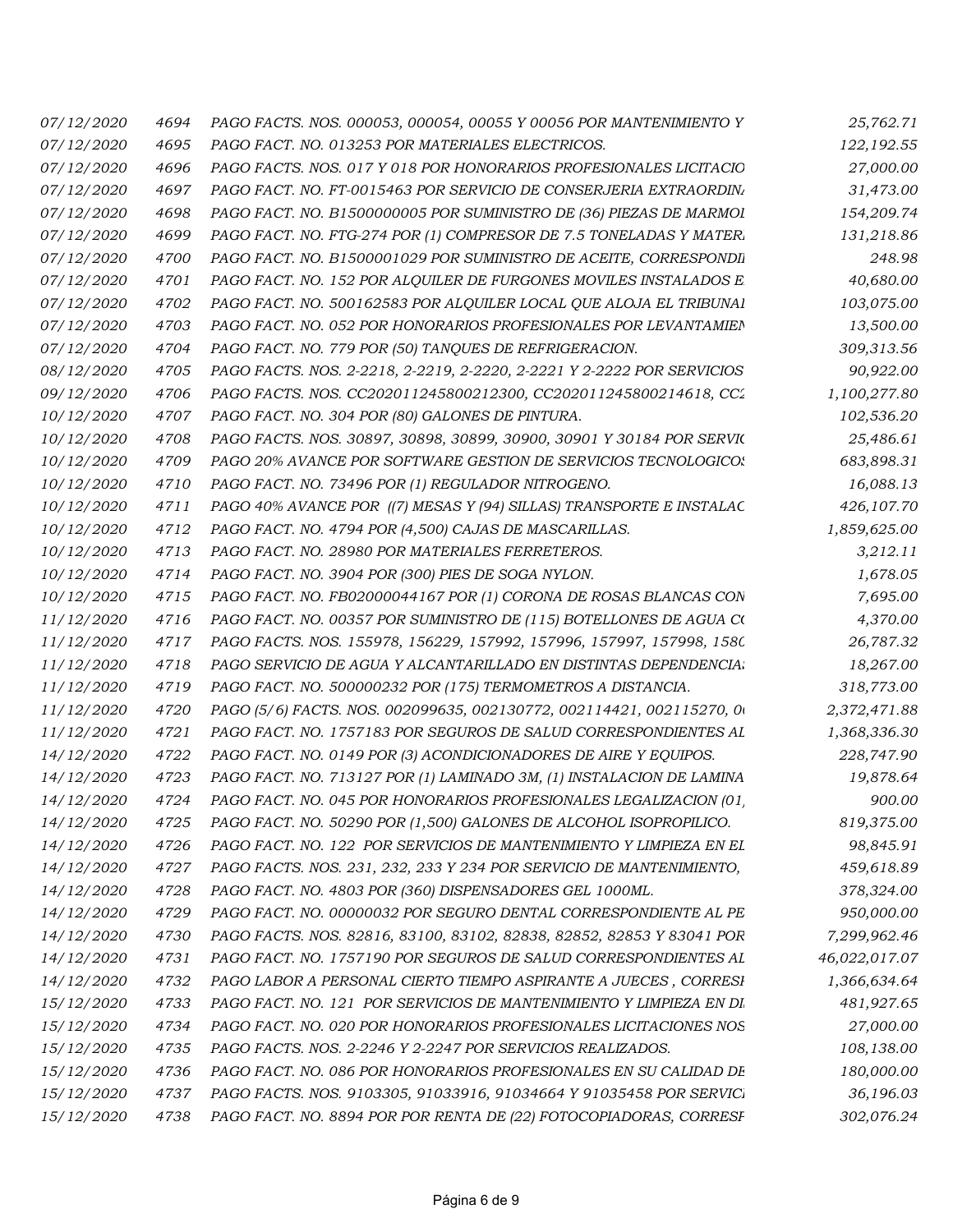| 15/12/2020        | 4739 | PAGO FACT. NO. 2601 POR RECARGA DE PEAJE PASO RAPIDO A VEHICULOS    | 41,059.00      |
|-------------------|------|---------------------------------------------------------------------|----------------|
| 16/12/2020        | 4740 | PAGO FACT. NO. GK-004 POR HONORARIOS PROFESIONALES, EN CALIDAD D    | 263,024.85     |
| <i>16/12/2020</i> | 4741 | PAGO FACT. NO. LR-006 POR HONORARIOS PROFESIONALES, EN CALIDAD DI   | 233,799.91     |
| 17/12/2020        | 4742 | PAGO FACT. NO. 100022576 POR REPARACION DE BARRA VEHICULAR DE LA    | 15,359.90      |
| 17/12/2020        | 4743 | PAGO FACT. NO. 2020-02-0000318367 POR SERVICIOS DE INTERNET, DEL 26 | 261,213.57     |
| 17/12/2020        | 4744 | PAGO FACTS. NOS. 2-2255, 2-2256 Y 2-2257 POR SERVICIOS REALIZADOS.  | 79,193.60      |
| 17/12/2020        | 4745 | PAGO FACT NO. FA-00005117 POR (100) BANDERAS DE LA REPUBLICA DOMI   | 440,700.00     |
| <i>17/12/2020</i> | 4746 | ASIGNACION PRESUPUESTARIA CORRESPONDIENTE AL MES DE DICIEMBRE :     | 15,377,912.83  |
| 17/12/2020        | 4747 | PAGO FACT. NO. FC-00039138 POR ALQUILER DE NAVE, CORRESPONDIENTE    | 1,960,704.57   |
| 17/12/2020        | 4748 | PAGO FACT. NO. 8856 POR POR RENTA DE (22) FOTOCOPIADORAS, CORRESF   | 302,076.24     |
| 17/12/2020        | 4749 | PAGO FACT. NO. 1433 POR SERVICIOS REALIZADOS.                       | 67,357.60      |
| 17/12/2020        | 4750 | PAGO FACT. NO. 157 POR ALQUILER DE FURGONES MOVILES INSTALADOS E    | 223,740.00     |
| 17/12/2020        | 4751 | PAGO FACT. NO. 3428457 POR SERVICIOS DE INTERNET, CORRESPONDIENTI   | 465,656.10     |
| 17/12/2020        | 4752 | PAGO FACT. NO. VNT/2020/1118 POR ALQUILER DE NAVE INDUSTRIAL, COR   | 482,979.65     |
| 17/12/2020        | 4753 | PAGO FACT. NO. 3482 POR MATERIALES ELECTRICOS.                      | 66,265.23      |
| 17/12/2020        | 4754 | PAGO FACT. NO. 140607 POR SEGURO DE VIDA CORRESPONDIENTE AL MES     | 736,846.08     |
| 17/12/2020        | 4755 | PAGO CONSUMO DE ENERGIA ELECTRICA, FACTURAS CORRESPONDIENTES.       | 6,224,737.54   |
| 17/12/2020        | 4756 | AYUDA ECONOMICA PARA CUBRIR GASTOS MEDICOS.                         | 1,251,722.00   |
| 17/12/2020        | 4757 | TRASF. DE FONDOS DE LA CTA. OPERACIONES A LA CTA. SUELDOS PARA CU   | 438,326,197.74 |
| 18/12/2020        | 4758 | PAGO FACTS. NOS. 03515H, T84772, T84918 Y T85121 POR SERVICIOS REAI | 78,753.55      |
| 18/12/2020        | 4759 | PAGO FACT. NO. 096 POR HONORARIOS PROFESIONALES EN SU CALIDAD DE    | 538,000.00     |
| 18/12/2020        | 4760 | PAGO DIETA CORRESPONDIENTE AL MES DE DICIEMBRE/2020.                | 63,000.00      |
| 18/12/2020        | 4761 | PAGO DIETA, CORRESPONDIENTE AL MES DE DICIEMBRE 2020.               | 16,900.00      |
| 18/12/2020        | 4762 | PAGO CONSUMO DE ENERGIA ELECTRICA, FACTURAS CORRESPONDIENTES.       | 2,476,751.96   |
| 18/12/2020        | 4763 | DESEMBOLSO PROYECTO DE ACOMPANAMIENTO DEL PROCESO DE DESARR         | 113,764,018.94 |
| 18/12/2020        | 4764 | PAGO AYUDA, CORRESPONDIENTES AL MES DE DICIEMBRE 2020.              | 252,161.36     |
| <i>21/12/2020</i> | 4765 | PAGO SERVICIOS DEL PROYECTO ESTRUCTURA ORGANIZACIONAL Y REVISIC     | 260,277.85     |
| 28/12/2020        | 4766 | PAGO ALQUILER MES DE DICIEMBRE 2020 JUZGADO DE PAZ PERALVILLO,      | 7,999.20       |
| 28/12/2020        | 4767 | PAGO ALQUILER MES DE DICIEMBRE 2020 JUZGADO DE PAZ DE SABANA GR     | 7,200.00       |
| 28/12/2020        | 4768 | PAGO ALQUILER MES DE DICIEMBRE 2020 JUZGADO DE PAZ BAYAGUANA,       | 11,999.70      |
| 28/12/2020        | 4769 | PAGO ALQUILER MES DE DICIEMBRE 2020 3RA SALA CIVIL Y COMERCIAL JU   | 360,375.57     |
| 28/12/2020        | 4770 | PAGO ALQUILER MES DE DICIEMBRE 2020 JUZGADO DE PAZ ASUNTOS MUNI     | 43,000.00      |
| 28/12/2020        | 4771 | PAGO ALQUILER MES DE DICIEMBRE 2020 JUZGADO DE PAZ DE PUEBLO VII    | 6,000.00       |
| 28/12/2020        | 4772 | PAGO ALQUILER MES DE DICIEMBRE 2020 JUZGADO DE PAZ GUAYABAL, A      | 4,050.00       |
| 28/12/2020        | 4773 | PAGO ALQUILER MES DE DICIEMBRE 2020 JUZGADO DE PAZ DE MATANZAS,     | 3,750.00       |
| 28/12/2020        | 4774 | PAGO ALQUILER MES DE DICIEMBRE 2020 JUZGADO DE PAZ DEL MUNICIPIO    | 6,930.00       |
| 28/12/2020        | 4775 | PAGO ALQUILER MES DE DICIEMBRE 2020 TRIBUNALES DE TRÁNSITO, DIST.   | 24,000.00      |
| 28/12/2020        | 4776 | PAGO ALQUILER MES DE DICIEMBRE 2020 LOCAL PARA PARQUEO PALACIO      | 20,000.00      |
| 28/12/2020        | 4777 | PAGO ALQUILER MES DE DICIEMBRE 2020 JUZGADO DE PAZ DE SAN JOSE I    | 6,000.00       |
| 28/12/2020        | 4778 | PAGO ALQUILER MES DE DICIEMBRE 2020 JUZGADO DE PAZ DE CONSTANZA     | 40,000.00      |
| 28/12/2020        | 4779 | PAGO ALQUILER MES DE DICIEMBRE .2020 SALA CIVIL DEL TRIBUNAL N. N.  | 48,400.00      |
| 28/12/2020        | 4780 | PAGO ALQUILER MES DE DICIEMBRE 2020 JUZGADO DE PAZ DE JARABACO.     | 16,706.25      |
| 28/12/2020        | 4781 | PAGO ALQUILER MES DE DICIEMBRE 2020 JUZGADO DE PAZ FANTINO, COT     | 7,500.00       |
| 28/12/2020        | 4782 | PAGO ALQUILER MES DE DICIEMBRE 2020 JUZGADO DE PAZ DE LA CUEVA I    | 5,400.00       |
| 28/12/2020        | 4783 | PAGO ALQUILER MES DE DICIEMBRE 2020 JUZGADO DE PAZ EL PEÑÓN, BA.    | 4,000.00       |
|                   |      |                                                                     |                |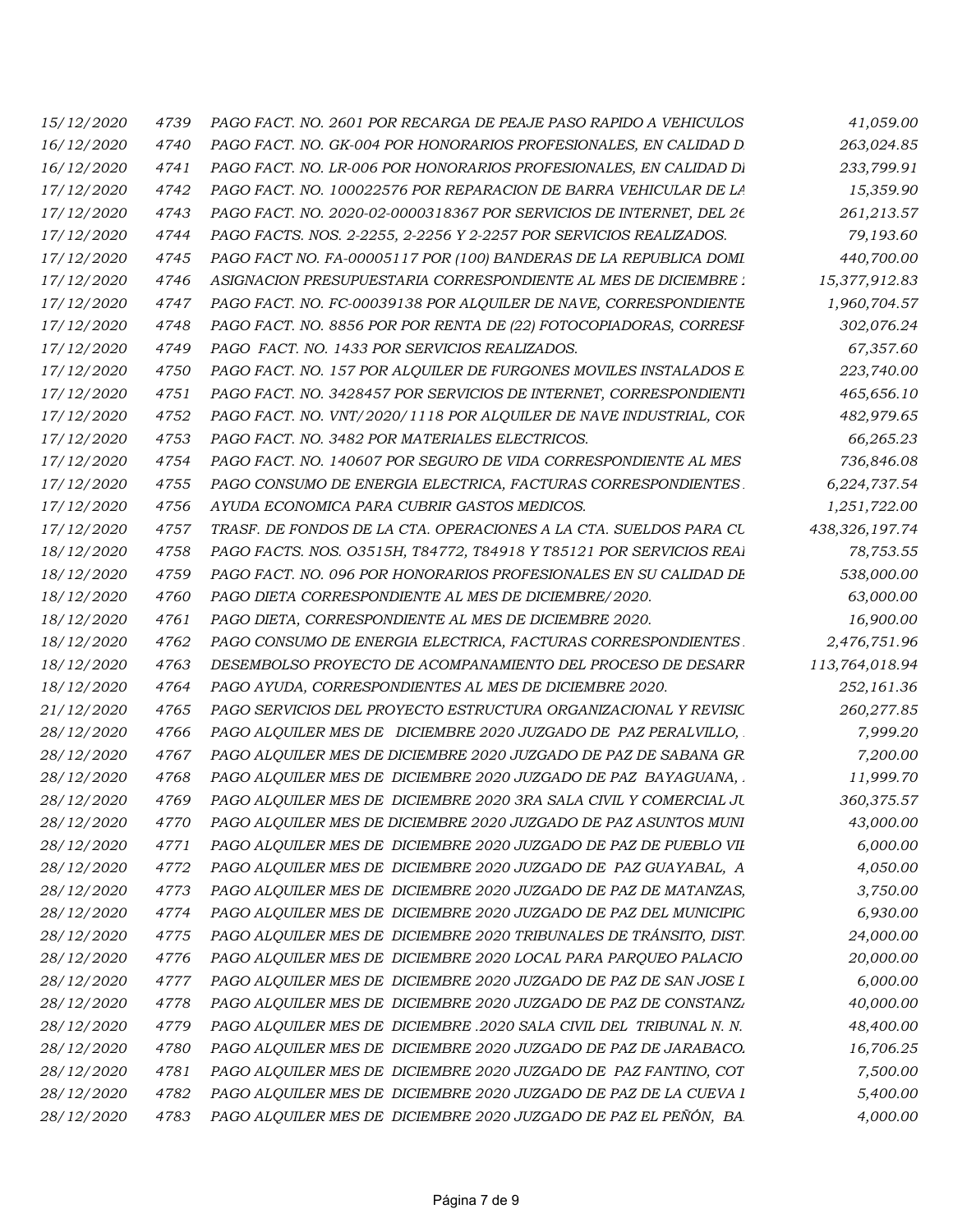| 4784 | PAGO ALQUILER MES DE DICIEMBRE 2020 TRIBUNAL NIÑOS, NIÑAS Y ADOL    | 12,500.00    |
|------|---------------------------------------------------------------------|--------------|
| 4785 | PAGO ALQUILER MES DE DICIEMBRE 2020 JUZGADO DE PAZ DE FUNDACION     | 5,000.00     |
| 4786 | PAGO ALQUILER MES DE DICIEMBRE 2020 JUZGADO DE PAZ MELLA, INDEP.    | 6,000.00     |
| 4787 | PAGO ALQUILER MES DE DICIEMBRE 2020 VARIAS DEPENDENCIAS DEL POL     | 15,000.00    |
| 4788 | PAGO ALQUILER MES DE DICIEMBRE 2020 JUZGADO DE PAZ DEL MUNICIPIO    | 11,500.00    |
| 4789 | PAGO ALQUILER MES DE DICIEMBRE 2020 TRIBUNAL DE NIÑOS, NIÑAS Y AD   | 19,999.80    |
| 4790 | PAGO ALQUILER MES DE DICIEMBRE 2020 TRIBUNAL DE NIÑOS, NIÑAS Y AD   | 14,000.00    |
| 4791 | PAGO ALQUILER MES DE DICIEMBRE 2020 JUZGADO DE PAZ DE QUISQUEYA     | 5,499.90     |
| 4792 | PAGO ALQUILER MES DE DICIEMBRE 2020 JUZGADO DE PAZ DE EL FACTOR     | 10,000.00    |
| 4793 | PAGO ALQUILER MES DE DICIEMBRE 2020 TRIBUNAL N. N. Y ADOLESCENTE    | 18,675.00    |
| 4794 | PAGO ALQUILER MES DE DICIEMBRE 2020 JUZGADO DE PAZ DE TENARES       | 3,501.00     |
| 4795 | PAGO ALQUILER MES DE DICIEMBRE 2020 JUZGADO DE PAZ DE LAS TERRE.    | 19,998.00    |
| 4796 | PAGO ALQUILER MES DE DICIEMBRE 2020 TRIBUNAL DE NIÑOS, NIÑAS Y AD   | 35,000.00    |
| 4797 | PAGO ALQUILER MES DE DICIEMBRE 2020 JUZGADO DE PAZ LAS GUÁRANA      | 6,500.00     |
| 4798 | PAGO ALQUILER MES DE DICIEMBRE 2020 JUZGADO DE PAZ PIMENTEL, PRO    | 8,500.00     |
| 4799 | PAGO ALQUILER MES DE DICIEMBRE 2020 JUZGADO DE PAZ DE LOMA DE (     | 6,750.00     |
| 4800 | PAGO ALQUILER MES DE DICIEMBRE 2020 JUZGADO DE PAZ DE LAS MATAS     | 5,998.50     |
| 4801 | PAGO ALOUILER MES DE DICIEMBRE 2020 TRIBUNAL DE N., N. Y ADOLESCE   | 14,850.00    |
| 4802 | PAGO ALQUILER MES DE DICIEMBRE 2020 TRIBUNAL JURISDICCION ORIGIN.   | 20,999.79    |
| 4803 | PAGO ALQUILER MES DE DICIEMBRE 2020 JUZGADO DE PAZ GUANANICO, F     | 6,000.00     |
| 4804 | PAGO ALQUILER MES DE DICIEMBRE 2020 JUZGADO DE PAZ DE IMBERT PU     | 7,200.00     |
| 4805 | PAGO ALQUILER MES DE DICIEMBRE 2020 JUZGADO DE PAZ EL LLANO, ELÍP   | 7,000.00     |
| 4806 | PAGO ALQUILER MES DE DICIEMBRE 2020 JUZGADO DE PAZ DE VALLEJUEL     | 8,100.00     |
| 4807 | PAGO FACT. NO. 84 POR HONORARIOS PROFESIONALES COMPARACION DE F     | 18,000.00    |
| 4808 | PAGO FACT. NO. 000026 POR POR ALQUILER LOCAL QUE ALOJA EL CENTRC    | 18,645.00    |
| 4809 | PAGO FACT. NO. 000230 POR IMPRESION (2,000) LETREROS.               | 67,800.00    |
| 4810 | PAGO FACTS. NOS. 101010029629 Y 101010029630 POR RECOGIDA DE BAS    | 38,988.00    |
| 4811 | PAGO FACT. NO. 91073334 POR SERVICIOS REALIZADOS.                   | 5,974.22     |
| 4812 | PAGO FACT. NO. 762685 POR SEGURO DENTAL, CORRESPONDIENTE AL MES     | 43,700.00    |
| 4813 | PAGO 10% DE LOS PRESUPUESTOS GENERALES DE PUBLICIDAD (ART. 25, LE   | 6,833.33     |
| 4814 | PAGO FACT. NO. 1765172 POR SEGUROS DE SALUD CORRESPONDIENTES AL     | 3,208,193.70 |
| 4815 | PAGO LABOR EXTRAORDINARIAS, CORRESPONDIENTES AL MES SEPTIEMBRI      | 116,000.00   |
| 4816 | PAGO FACT. NO. VNT/2020/01119 POR ALQUILER DE NAVE INDUSTRIAL, CO   | 462,973.67   |
| 4817 | PAGO FACT. NO. 824 POR FUMIGACION DE PLAGAS E INSECTOS.             | 108,886.68   |
| 4818 | SERVICIO DE PSIQUIATRÍA OFRECIDOS A LOS SERVIDORES JUDICIALES A TR  | 43,200.00    |
| 4819 | PAGO A MEDICO Y PSIQUIATRAS (SERVICIOS DE SALUD), CORRESPONDIENTI   | 43,200.00    |
| 4820 | SERVICIO DE PSIQUIATRÍA OFRECIDOS A LOS SERVIDORES JUDICIALES A TR  | 91,889.10    |
| 4821 | PAGO FACT. NO. 00368 POR SUMINISTRO DE (101) BOTELLONES DE AGUA CO  | 3,838.00     |
| 4822 | PAGO SUMINISTRO DE AGUA Y ALCANTARILLADO AL PALACIO DE JUSTICIA Y   | 516,238.00   |
| 4823 | PAGO FACT. NO. 002200935 POR INCLUSION EN POLIZA DE SEGURO NO. 2-2- | 4,803.08     |
| 4824 | PAGO FACT. NO. 105 POR HONORARIOS PROFESIONALES DEL ACTO NOTARI     | 18,000.00    |
| 4825 | PAGO RECOGIDA DE BASURA EN EL PALACIO DE JUSTICIA Y EL TRIB. DE NIN | 7,240.00     |
| 4826 | PAGO FACTURAS POR SUMINISTRO DE COMBUSTIBLE.                        | 772,333.27   |
| 4827 | PAGO FACT. NO. 8824 POR POR RENTA DE (23) FOTOCOPIADORAS, CORRESF   | 313,051.44   |
| 4828 | PAGO FACT. NO. FT-510 POR (30) CUBETAS DE PINTURA.                  | 180,289.01   |
|      |                                                                     |              |